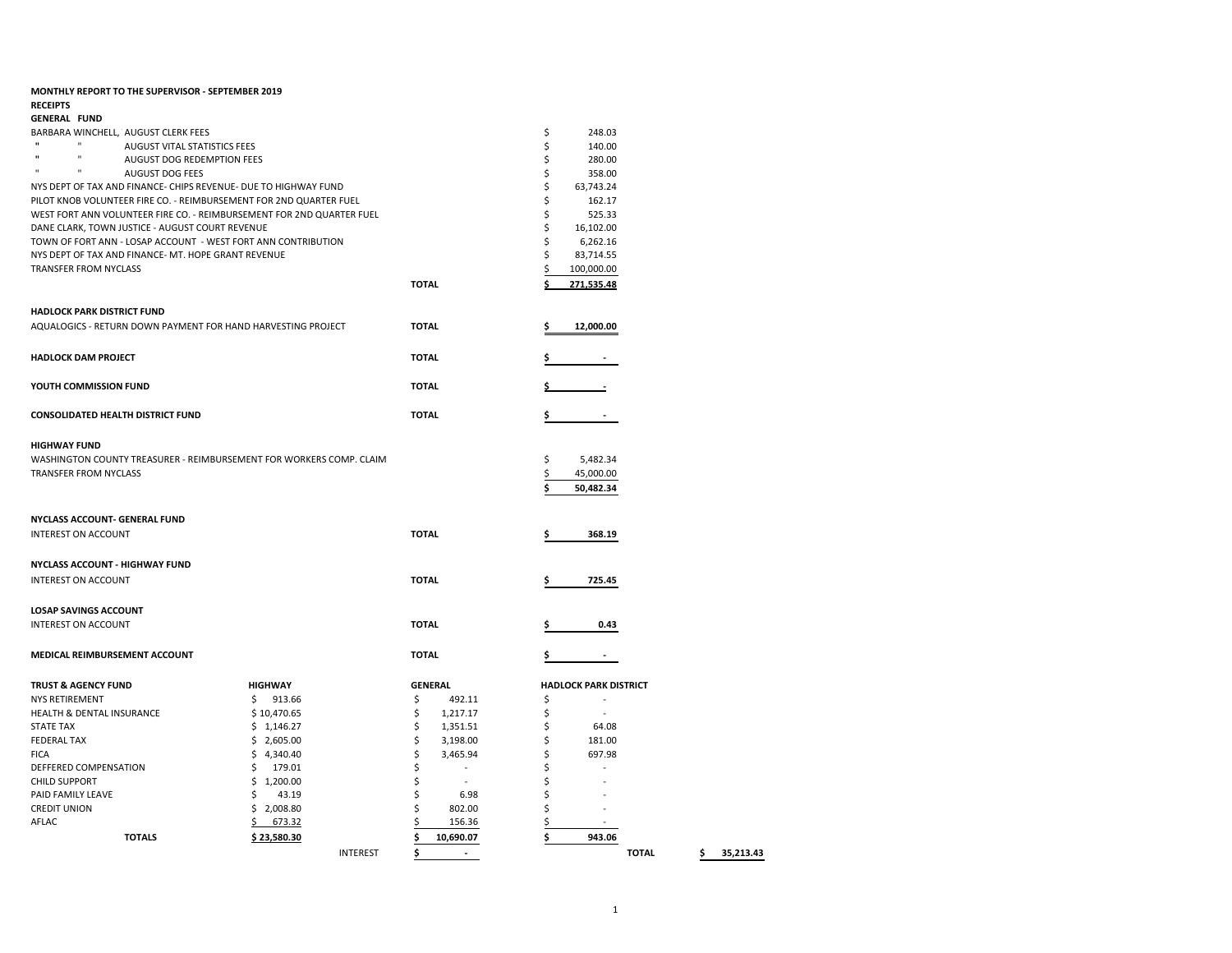## **DISBURSEMENTS**

| <b>GENERAL FUND</b>                                          |   |            | <b>HIGHWAY FUND-O/V</b>        |                 |
|--------------------------------------------------------------|---|------------|--------------------------------|-----------------|
| STATE COMPTROLLER - STATE SHARE OF JUSTICE COURT REVENUE     | Ś | 9.009.00   | ABSTRACT                       | \$<br>24,153.94 |
| PAYROLL                                                      |   | 22,929.59  | <b>HEALTH INSURANCE</b>        |                 |
| <b>TOWN SHARE FICA</b>                                       |   | 1.732.97   | PAYROLL                        | 29,415.83       |
| GLENS FALLS NATIONAL BANK - WEST FORT ANN LOSAP CONTRIBUTION |   | 6,262.16   | <b>TOWN SHARE FICA</b>         | 2,170.20        |
| SUPERVISORS EXPENSE                                          |   | 480.82     |                                | 55,739.97       |
| <b>CENTRAL COMMUNICATIONS</b>                                |   | 300.61     | <b>HIGHWAY FUND - T/W</b>      |                 |
| <b>ATTORNEY EXPENSE</b>                                      |   | 1.271.00   | ABSTRACT                       | 4,954.80        |
| PLANNING BOARD EXPENSE                                       |   | 858.51     | <b>HEALTH INSURANCE</b>        | 10,049.53       |
| <b>JUSTICE COURT EXPENSE</b>                                 |   | 205.75     |                                | 15,004.33       |
| <b>FUEL MANAGEMENT</b>                                       |   | 475.07     | <b>TOTAL</b>                   | 70.744.30       |
| <b>CENTRAL MAILINGS</b>                                      |   | 304.34     | <b>TRUST &amp; AGENCY FUND</b> |                 |
| MT.HOPE BRIDGE EXPENSES                                      |   | 30.616.10  | <b>FICA</b>                    | 8,504.32        |
| SAFETY INSPECTION EXPENSE                                    |   | 73.20      | <b>STATE TAX</b>               | 2,561.86        |
| AMBULANCE CONTRACT                                           |   | 34,650.50  | <b>FEDERAL TAX</b>             | 5,984.00        |
| DOG CONTROL EXPENSE                                          |   |            | <b>HEALTH INSURANCE</b>        | 11,687.82       |
| <b>STREET LIGHTS</b>                                         |   | 127.63     | <b>CREDIT UNION</b>            | 2,810.80        |
| <b>CEMETERIES EXPENSE</b>                                    |   | 59.98      | <b>CHILD SUPPORT</b>           | 1,200.00        |
| <b>TOWN CLERKS EXPENSE</b>                                   |   | 20.55      | AFLAC                          | 829.68          |
| <b>HEALTH INSURANCE</b>                                      |   | 1,096.85   | RETIREMENT                     | 1,405.77        |
| <b>BUILDINGS EXPENSE</b>                                     |   | 1,546.63   | DEFFERRED COMP.                | 179.01          |
| <b>TOTAL</b>                                                 |   | 112,021.26 | <b>TOTAL</b>                   | 35,163.26       |
| <b>HADLOCK PARK DISTRICT</b>                                 |   |            |                                |                 |

| PAYROLL                                                   |              | \$<br>4,561.63   |
|-----------------------------------------------------------|--------------|------------------|
| TOWN SHARE OF FICA                                        |              | \$<br>348.99     |
|                                                           |              |                  |
| ABSTRACT                                                  |              | \$<br>1,588.61   |
|                                                           | <b>TOTAL</b> | \$<br>6,499.23   |
| <b>HADLOCK DAM PROJECT</b>                                | <b>TOTAL</b> | \$               |
| YOUTH COMMISSION FUND                                     | <b>TOTAL</b> | \$               |
|                                                           |              |                  |
| <b>CONSOLIDATED HEALTH</b>                                | <b>TOTAL</b> | \$               |
| NYCLASS ACCOUNT - GENERAL FUND                            |              |                  |
| TRANSFER TO GENERAL FUND CHECKING ACCOUNT                 | <b>TOTAL</b> | 100,000.00<br>\$ |
| NYCLASS ACCOUNT - HIGHWAY FUND                            |              |                  |
| TRANSFER TO HIGHWAY CHECKING ACCOUNT                      | <b>TOTAL</b> | 45.000.00<br>Ś.  |
| <b>LOSAP SAVINGS ACCOUNT</b>                              |              |                  |
| TOWN OF FORT ANN GENERAL FUND - W.F.A. LOSAP CONTRIBUTION | <b>TOTAL</b> | 6,262.16<br>\$   |
| MEDICAL REIMBURSEMENT ACCOUNT                             |              |                  |
| AC TRANSFER TO CDPHP SETTLEMENTS                          | <b>TOTAL</b> | \$<br>483.91     |
|                                                           |              |                  |